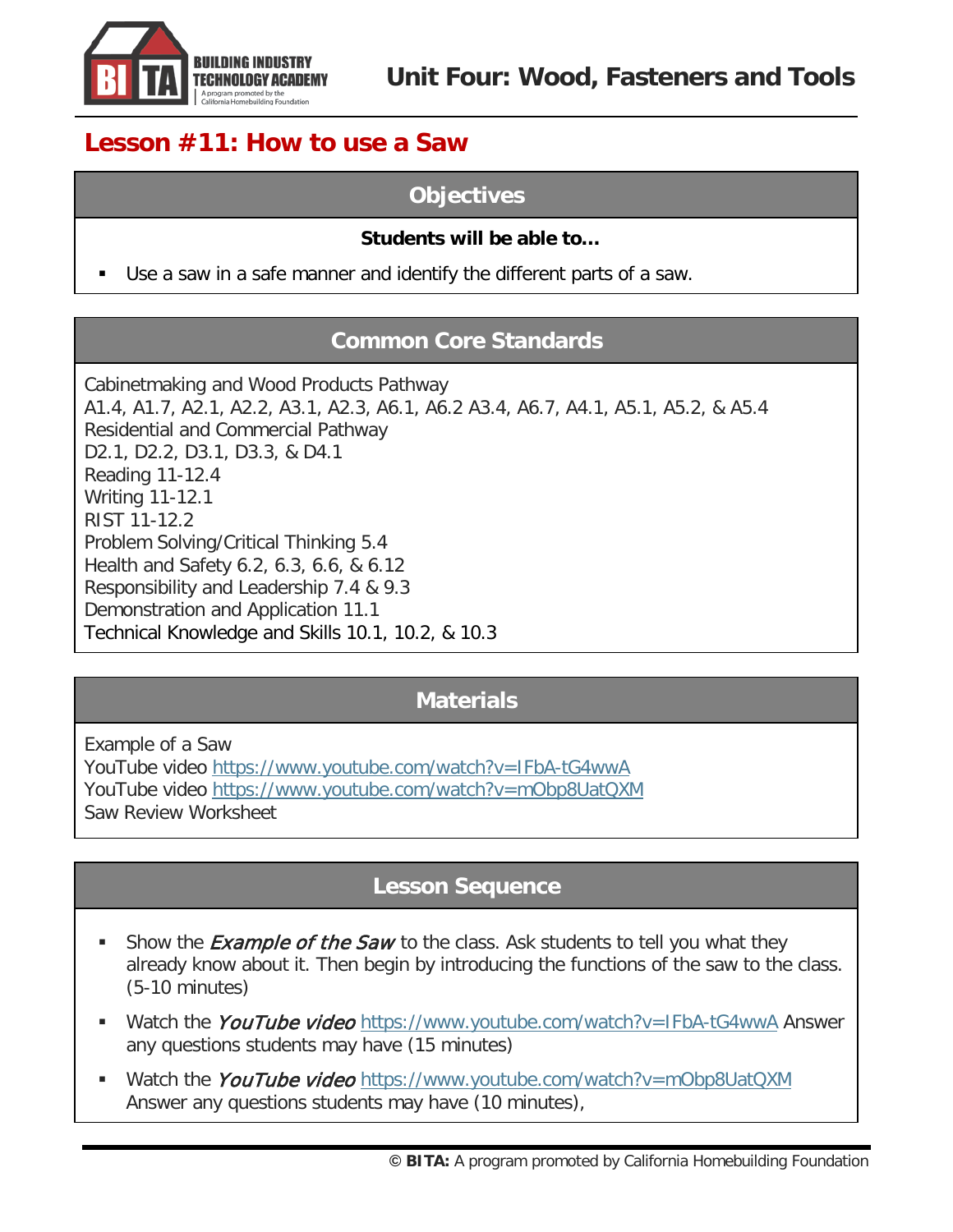Pass out the *Saw Review Worksheet*. Have students work on this individually so you can use this information to tell you what information they understand and what may need to be re-taught. (15-20 minutes)

#### **Assessment**

Use data from the saw review worksheet.

### **Accommodations/Modifications**

One on One Support Check for Understanding May Use Notes for Saw Review Worksheet If Needed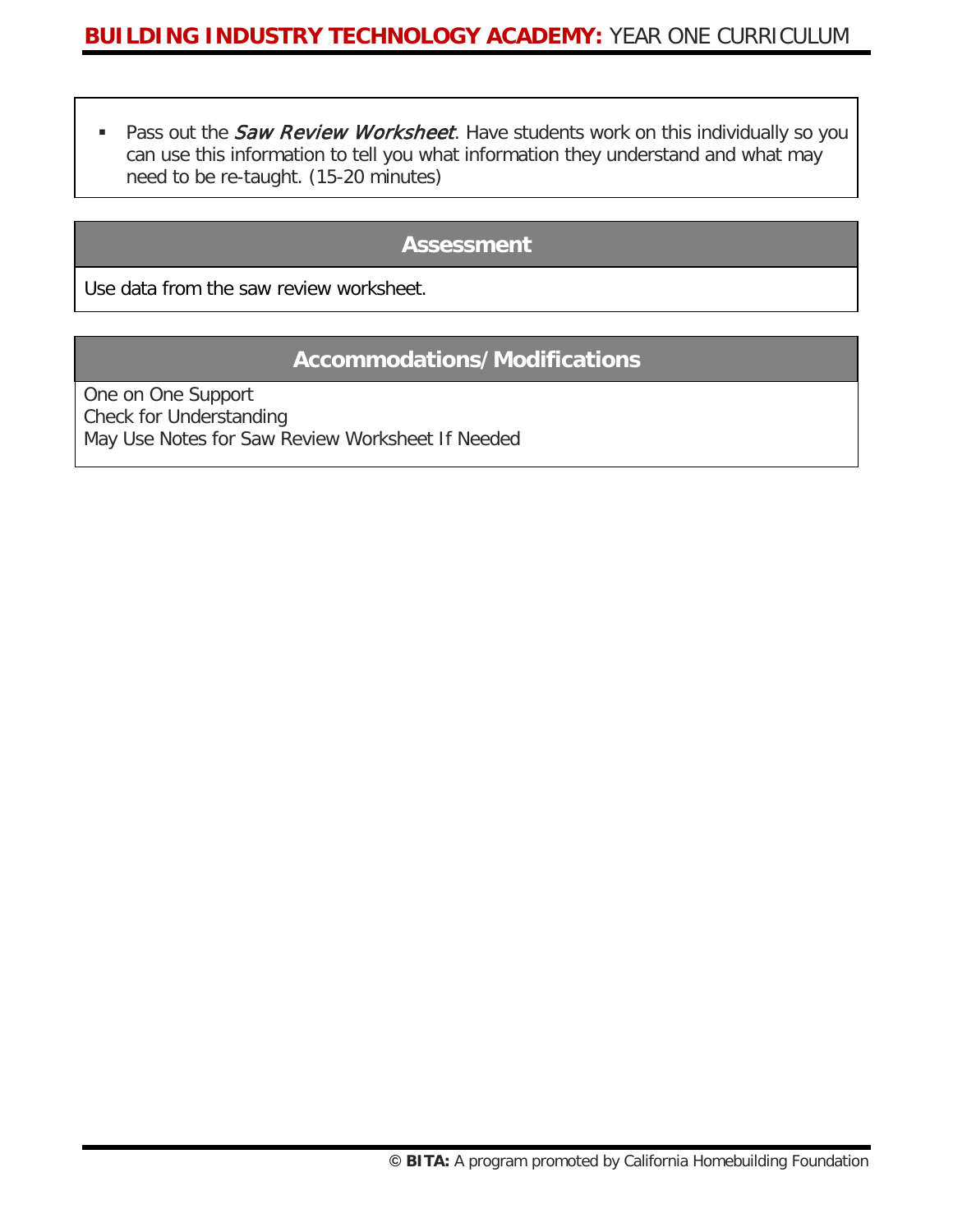## **BUILDING INDUSTRY TECHNOLOGY ACADEMY:** YEAR ONE CURRICULUM

#### **Saw Review Worksheet**

**Directions:** Fill in the blanks below with the appropriate answers.

- 1. List the parts of the saw: **IRWIN** 778<br>CO 2. Name the two types of saw families: \_\_\_\_\_\_\_\_\_\_\_\_\_\_\_\_\_\_\_\_\_\_\_\_\_\_\_ \_\_\_\_\_\_\_\_\_\_\_\_\_\_\_\_\_\_\_\_\_\_\_\_\_\_**\_** 3. Which part of the saw does the cutting? **\_\_\_\_\_\_\_\_\_\_\_\_\_\_\_\_\_\_\_\_\_\_\_\_\_\_\_\_\_\_\_\_** 4. Each tooth on the saw blade goes slightly to the left or right. What is this called? \_\_\_\_\_\_\_\_\_\_\_\_\_\_\_\_\_\_\_\_\_\_\_\_ 5. The space that the saw creates in the wood in order to let the blade slide through without binding is called the \_\_\_\_\_\_\_\_\_\_\_\_\_\_\_\_\_\_\_\_\_\_\_\_\_\_\_\_\_\_\_\_.
- 6. List and describe two other types of saws:
- 7. The man below is cutting with a saw. At what angle is he cutting the wood at?

\_\_\_\_\_\_\_\_\_\_\_\_\_\_\_\_\_\_\_\_\_\_\_\_\_\_\_\_\_\_\_\_\_\_\_\_\_\_\_\_\_\_\_\_\_\_\_\_\_\_\_\_\_\_\_\_\_\_\_\_\_\_\_\_\_\_\_\_\_\_\_\_\_\_\_\_

\_\_\_\_\_\_\_\_\_\_\_\_\_\_\_\_\_\_\_\_\_\_\_\_\_\_\_\_\_\_\_\_\_\_\_\_\_\_\_\_\_\_\_\_\_\_\_\_\_\_\_\_\_\_\_\_\_\_\_\_\_\_\_\_\_\_\_\_\_\_\_\_\_\_\_\_



**Crosscut** Saw Rip Saw Rip Saw Rip Saw Rip Saw Rip Saw Rip Saw Rip Saw Rip Saw Rip Saw Rip Saw Rip Saw Rip Saw Rip Saw Rip Saw Rip Saw Rip Saw Rip Saw Rip Saw Rip Saw Rip Saw Rip Saw Rip Saw Rip Saw Rip Saw Rip Saw Rip Saw Rip Saw Ri